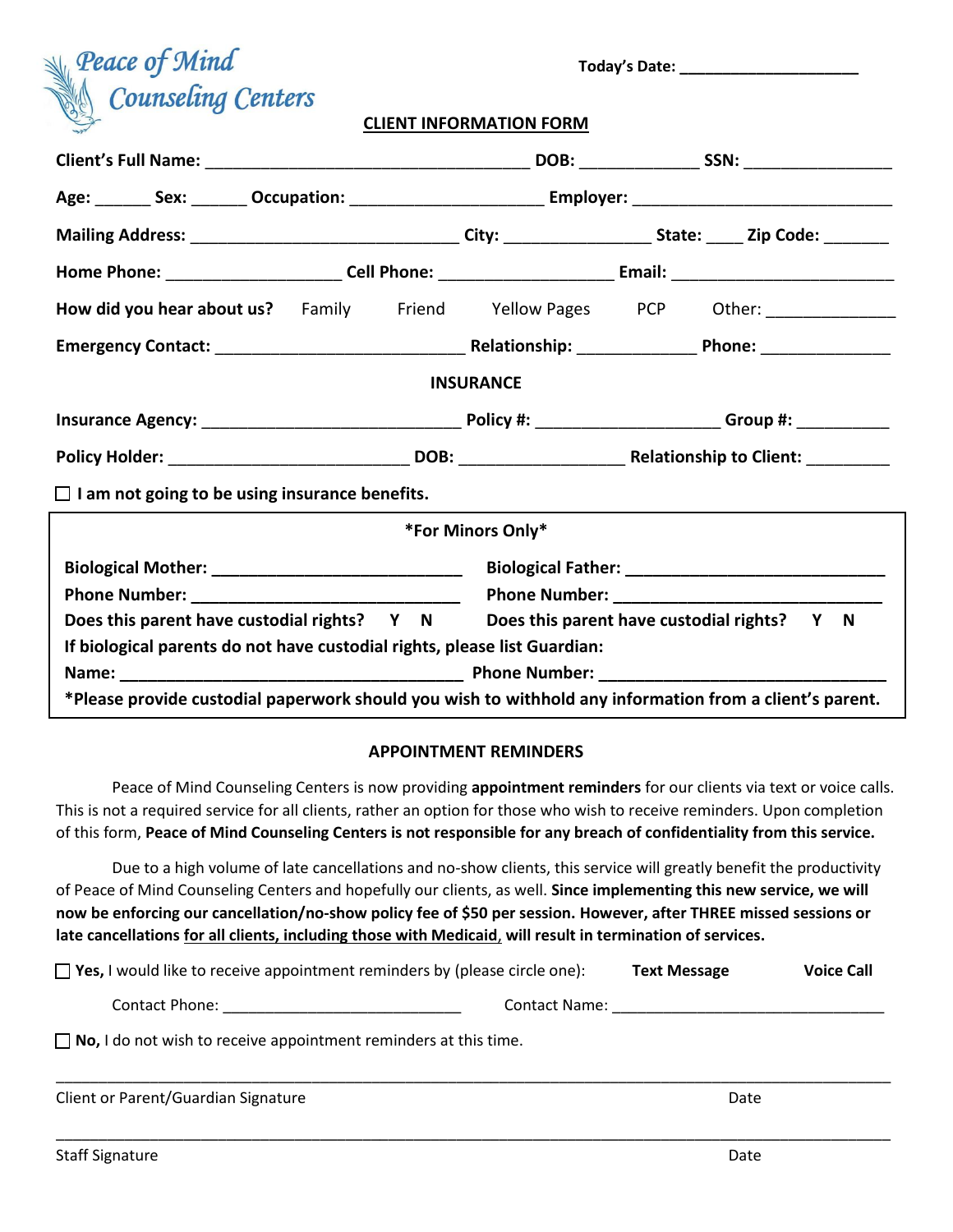

## **HIPAA AUTHORIZATION FORM**

I,  $\,$   $\,$ 

authorize Peace of Mind Counseling Centers, PLLC to disclose and/or obtain information from the following parties (this list should include any Primary Care Physician, lawyer, school, etc., that will need to be involved/contacted in treatment):

| <b>Contact Name</b> | <b>Contact Number</b> | <b>Relationship to Client</b> |
|---------------------|-----------------------|-------------------------------|
|                     |                       |                               |
|                     |                       |                               |
|                     |                       |                               |
|                     |                       |                               |

**PCP Name: PCP Phone #:**  $\blacksquare$ 

I authorize Peace of Mind Counseling Centers, PLLC to disclose the following information to the above listed person(s):

| Assessment                      | <b>Testing Information</b>          |
|---------------------------------|-------------------------------------|
| <b>Diagnosis</b>                | <b>Educational Information</b>      |
| <b>Psychosocial Evaluation</b>  | Presence/Participation in Treatment |
| <b>Psychological Evaluation</b> | <b>Continuing Care Plan</b>         |
| <b>Treatment Summary</b>        | Progress in Treatment               |
| <b>Current Treatment Update</b> | Other:                              |

The purpose of this disclosure of information is to improve assessment and treatment planning, share information relevant to treatment and when appropriate, coordinate treatment services. I understand that at any given time during treatment, I have the right to revoke this authorization, by writing, to PMCC. I further understand that revocation of this authorization is effective to the extent that action has been taken in reliance on the authorization. Unless sooner revoked, I understand that this authorization will be discontinued upon termination of treatment, unless otherwise noted. I understand that PMCC will not condition my treatment upon whether I give authorization for the requested disclosure. Unless you have specifically requested in writing that the disclosure be made in a certain format, we reserve the right to disclose information is permitted by this authorization in any manner that we deem appropriate and consistent with applicable law, including but not limited to, verbally, in paper format, or electronically.

\_\_\_\_\_\_\_\_\_\_\_\_\_\_\_\_\_\_\_\_\_\_\_\_\_\_\_\_\_\_\_\_\_\_\_\_\_\_\_\_\_\_\_\_\_\_\_\_\_\_\_\_\_\_\_\_\_\_\_\_\_\_\_\_\_\_\_\_\_\_\_\_\_\_\_\_\_\_\_\_\_\_\_\_\_\_\_\_\_\_\_\_\_\_\_\_\_\_

\_\_\_\_\_\_\_\_\_\_\_\_\_\_\_\_\_\_\_\_\_\_\_\_\_\_\_\_\_\_\_\_\_\_\_\_\_\_\_\_\_\_\_\_\_\_\_\_\_\_\_\_\_\_\_\_\_\_\_\_\_\_\_\_\_\_\_\_\_\_\_\_\_\_\_\_\_\_\_\_\_\_\_\_\_\_\_\_\_\_\_\_\_\_\_\_\_\_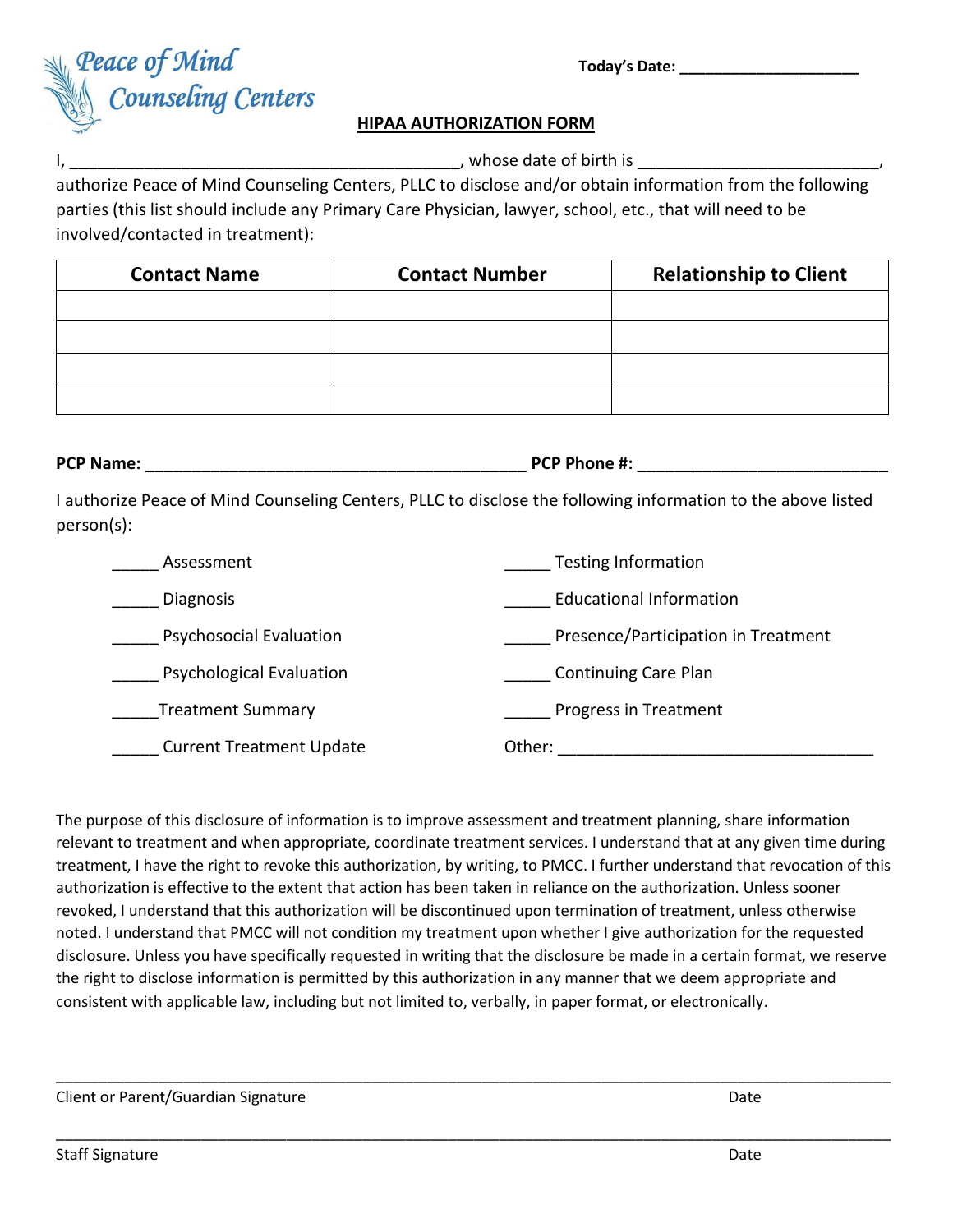

## **FINANCIAL POLICY**

#### **FEE SCHEDULE:**

## **\*If using insurance for these services, fees are contingent on contracted rates with your insurance company.**

| $\bullet$ | Diagnostic & Evaluation Session (1 <sup>st</sup> visit)                            | $$250.00*$    |
|-----------|------------------------------------------------------------------------------------|---------------|
| $\bullet$ | Regular Office Visits (60 minutes)- Individuals/Couples                            | \$225.00*     |
| $\bullet$ | Family Session (60 minutes)                                                        | \$225.00*     |
| $\bullet$ | Open Path Collective Membership Rate                                               | \$50.00/hour  |
|           | <b>Group Sessions</b>                                                              | \$50.00/hour  |
|           | Open Path Collective- Group Session                                                | \$25.00/hour  |
| $\bullet$ | Written Reports/Correspondence (insurance, lawyers, supervisors, pro-rated/15 min) | \$100.00/hour |
| $\bullet$ | Returned check fee, per check                                                      | \$25.00       |
|           | No show fee or cancellation without 24-hour notice                                 | \$50.00       |
|           |                                                                                    |               |

## **Requests for records (in accordance with standards set by the Arkansas Medical Board, we will be charging the following for all medical record releases):**

- \$15.00 labor fee on all records
- \$0.50 per page for the first 25 pages, then \$0.25 thereafter
- All postage related to the notes
- \$50.00 rush fee for anyone wanting less than our standard 5-10 business days minimum

**PAYMENT/INSURANCE FILING: Payment of fees is required at the beginning of each session. If payment is not received before session, the card on file will be charged our no-show fee listed above. We will provide a statement of services rendered upon request. Please note that if we bill your insurance, you will be responsible for providing the therapist with the necessary information and we will help you file the claim with your insurance. Also note that if your insurance will not cover services provided, that you are responsible for making sure payment is received in full, per the fee schedule above. If necessary, reasonable payment arrangements can be made with the office administrator before the date of service. Clients are held financially responsible for payment of a therapy session once an appointment is scheduled unless at least 24 hours advance notice of cancellation was provided. If the balance of the account is unpaid 60 days after the scheduled appointment(s) -- and arrangements for payment have not been agreed upon, Peace of Mind Counseling Centers has the option of using legal means to secure the payment. This may involve hiring a collection agency or filing a lawsuit. If such legal action is necessary, its costs will be included in the claim. In most collection situations, the only information released regarding a client's treatment is his/her name, the nature and dates of services provided, and the amount due.**

\_\_\_\_\_\_\_\_\_\_\_\_\_\_\_\_\_\_\_\_\_\_\_\_\_\_\_\_\_\_\_\_\_\_\_\_\_\_\_\_\_\_\_\_\_\_\_\_\_\_\_\_\_\_\_\_\_\_\_\_\_\_\_\_\_\_\_\_\_\_\_\_\_\_\_\_\_\_\_\_\_\_\_\_\_\_\_\_\_\_\_\_\_\_\_\_\_\_

\_\_\_\_\_\_\_\_\_\_\_\_\_\_\_\_\_\_\_\_\_\_\_\_\_\_\_\_\_\_\_\_\_\_\_\_\_\_\_\_\_\_\_\_\_\_\_\_\_\_\_\_\_\_\_\_\_\_\_\_\_\_\_\_\_\_\_\_\_\_\_\_\_\_\_\_\_\_\_\_\_\_\_\_\_\_\_\_\_\_\_\_\_\_\_\_\_\_

**Person responsible for payment:**

**Name: \_\_\_\_\_\_\_\_\_\_\_\_\_\_\_\_\_\_\_\_\_\_\_\_\_\_\_\_\_\_\_\_\_\_\_\_\_\_\_\_\_\_\_\_\_\_\_\_\_ Relationship: \_\_\_\_\_\_\_\_\_\_\_\_\_\_\_\_\_\_\_\_\_\_\_\_\_\_\_\_\_\_\_**

Client or Parent/Guardian Signature **Date of Australian Signature** Date **Date**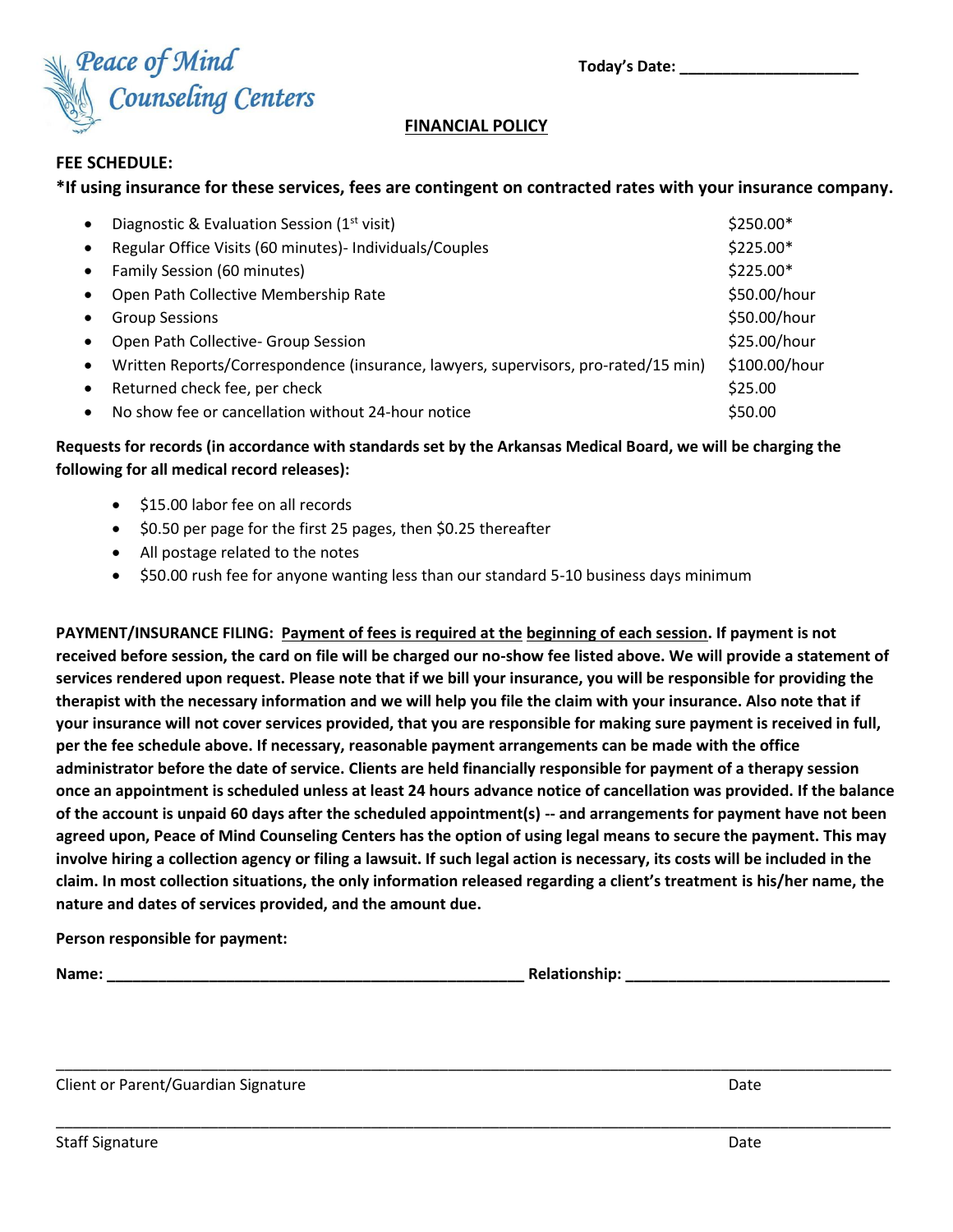

## **CLIENT CONSENT FORM**

# Client Name:

# **IMPORTANT INFORMATION AND CLIENT CONSENT: Please read and sign at the end stating you have fully read and understand the information below. Initial each section showing you have read and understood.**

**\_\_\_\_\_ CLIENT/THERAPIST RELATIONSHIP**: You and your Therapist have a professional relationship existing exclusively for therapeutic treatment. This relationship functions most effectively when it remains strictly professional and involves only the therapeutic aspect. Your Therapist can best serve your needs by focusing solely on therapy and avoiding any type of social or business relationship. Gifts are not appropriate, nor is any sort of trade of service for service.

\_\_\_\_\_ The therapist(s) orientation is from a Cognitive Behavioral Perspective intertwined with a Client-Centered perspective emphasizing a Christian Perspective. We approach each client with the same respect and warmth regardless of race, religion, non-religious beliefs, sexual orientation, political beliefs, national origin, color, height, weight, marital status, sex, gender identity, expression, or identity. We respect your decision to respectfully decline a Christian perspective in your treatment plan.

\_\_\_\_\_ **Yes, I am okay with my therapist(s) operating from a Christian perspective.**

# **\_\_\_\_\_ No, I respectfully decline my therapist(s) use of a Christian perspective and would like religion to be exempt from my treatment plan(s) or discussion.**

**IN CASE OF EMERGENCY:** If my Therapist believes that I (or my child, if the client is a minor) am in any physical or emotional danger to myself or another human being, I hereby specifically give my consent to my Therapist to contact any person who is in a position to prevent harm to me or another, including, but not limited to, the person in danger. I also give consent to my Therapist to contact the Emergency Contact listed in my information as well as any medical or law enforcement personnel deemed appropriate.

\_\_\_\_\_ **CONFIDENTIALITY**: Peace of Mind Counseling Centers follows all ethical standards prescribed by the state and federal law. We are required by practice guidelines and standards of care to keep records of your counseling. These records are confidential with the exceptions noted below and in the Notice of Privacy Practices provided to you.

\_\_\_\_\_ **DUTY TO WARN:** Discussions between a Therapist and a client are confidential. No information will be released without the client's written consent unless mandated by law. If the client is a minor, the information discussed in sessions will continue to be held confidential, unless a safety issue is involved. If records are requested for a minor, it is standard procedure for a treatment summary to be provided, in order to protect the confidentiality of the minor. *Possible exceptions to confidentiality include but are not limited to the following situations: child abuse, abuse of the elderly or disabled, abuse of patients in mental health facilities, sexual exploitation, HIV/AIDS infections and possible transmission, criminal prosecutions, child custody cases, suits in which the mental health of a party is an issue, situations where the Therapist has a duty to disclose, or where, in the Therapist's judgment, it is necessary to warn or disclose, fee disputes between the Therapist and the client, a negligence suit brought by the client against the Therapist, or the filing of a complaint with the licensing or certifying board.* If you have any questions regarding confidentiality, you should bring them to the attention of the Therapist when you and the Therapist discuss this matter further. By signing this Consent Form, you are giving consent to the undersigned Therapist to share confidential information with all persons mandated by law and with the agency that referred you and the insurance carrier responsible for providing your mental health care services and payment for those services, and you are also releasing and holding harmless the undersigned Therapist for any departure from your right or confidentiality that may result.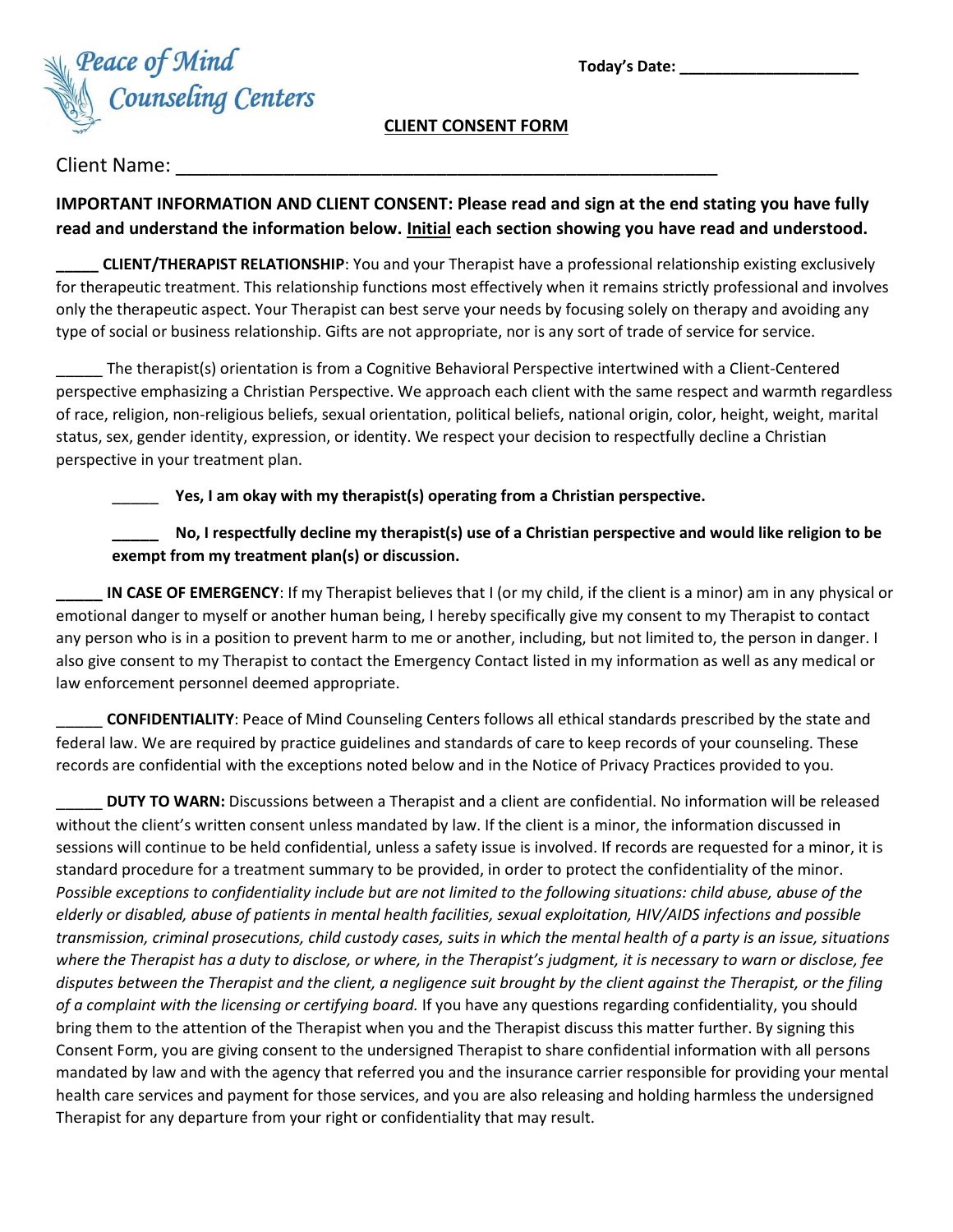

\_\_\_\_\_ **ETHICAL AND LEGAL CONSIDERATIONS:** I understand that when I enter Peace of Mind Counseling Center's Facility, I am expected to respect the confidentiality of other clients/personnel that may be in the building. It is our goal at Peace of Mind Counseling Centers to protect the confidentiality of all who enter our facility. It is our hope that all who enter here feel safe and their confidentiality is not at risk. By signing this form, I understand that I am not to take photographs, video recordings, voice messages of any client or therapist without their written consent to do so, as well as a staff member's written consent. I also understand I am responsible to not communicate with anyone about any person I may have seen while at the facility, thus respecting their confidentiality, as well as my own. By signing this form, I also agree to indemnify and hold Peace of Mind Counseling Centers harmless for any loss or damages, including costs and attorney's fees, incurred by Peace of Mind Counseling Centers as a result of my breach of another's confidentiality.

**INCAPACITY OR DEATH:** I understand that, in the event of the death or incapacitation of the undersigned Therapist, it will be necessary to assign my case to another Therapist and for that Therapist to have possession of my treatment records. By my signature on this form, I hereby consent to another licensed mental health professional, selected by the undersigned Therapist, to take possession of my records and provide me copies at my request, and/or to deliver those records to another therapist of my choosing.

**\_\_\_\_\_ RISKS AND BENEFITS:** Counseling and psychotherapy are beneficial, but as with any treatment, there are inherent risks. During counseling, you will have discussions about personal issues which may bring to the surface uncomfortable emotions such as anger, guilt, and sadness. The benefits of counseling can far outweigh any discomfort encountered during the process, however. Some of the possible benefits are improved personal relationships, reduced feelings of emotional distress, and specific problem solving. We cannot guarantee these benefits, of course. It is our desire, however, to work with you to attain your personal goals for counseling and/or psychotherapy.

**\_\_\_\_\_ COURT MANDATED CLIENTS:** If you are mandated to counseling by the courts, it is your responsibility to schedule and attend therapy. The fee schedule and your responsibility for following appointments is the same for non-mandated clients. After 3 no shows, you will be terminated from therapy and a non-compliance letter will be sent to the judge. Progress towards therapeutic goals outlined in the agreement with the courts will be followed in therapy sessions. Noncompliance with the therapist will also result in a non-compliance letter being sent to the court or referring council. Please note the only types of recommendations the therapist will give to the referring council are compliance or noncompliance recommendations including attitudes, goal-attainment, and motivation.

#### **Is client court mandated?**

#### **\_\_\_\_No, client is not court mandated.**

**\_\_\_\_ Yes, client is court mandated. Reasoning: \_\_\_\_\_\_\_\_\_\_\_\_\_\_\_\_\_\_\_\_\_\_\_\_\_\_\_\_\_\_\_ Judge: \_\_\_\_\_\_\_\_\_\_\_\_\_\_\_\_\_\_\_**

**IF COUNSELOR IS SUBPEONAED TO COURT ON YOUR BEHALF:** Due to the uncertain schedule of the courts and scheduling conflicts that will inevitably occur for the counselor and his/her other clients if he/she is subpoenaed, I understand that the counselor is to be paid for his/her presence in court*. Payment fee for requests for records or other written documents are listed below in the fee schedule section*. By initialing and signing this form, I acknowledge that I will be responsible for the following payment fees:

\*Court appearances (Paid in full 1 week before court date) \$250.00/hour

(Required 4- hour minimum retainer due the week of court)

No refund will be given if less than *72 hours'* notice of cancelling court.